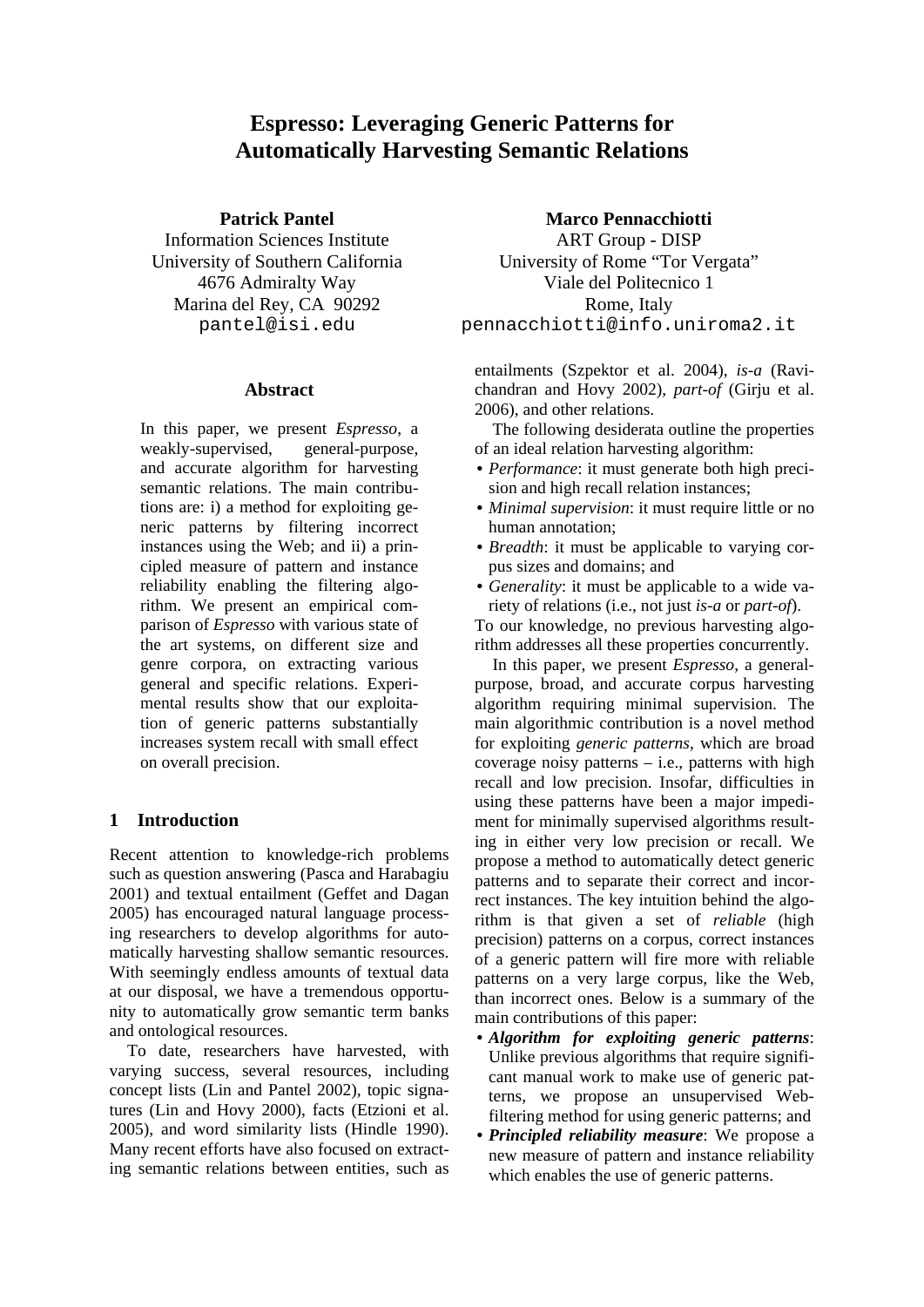*Espresso* addresses the desiderata as follows:

- *Performance*: *Espresso* generates balanced precision and recall relation instances by exploiting generic patterns;
- *Minimal supervision*: *Espresso* requires as input only a small number of seed instances;
- *Breadth*: *Espresso* works on both small and large corpora – it uses Web and syntactic expansions to compensate for lacks of redundancy in small corpora;
- *Generality*: *Espresso* is amenable to a wide variety of binary relations, from classical *is-a* and *part-of* to specific ones such as *reaction*  and *succession*.

Previous work like (Girju et al. 2006) that has made use of generic patterns through filtering has shown both high precision and high recall, at the expensive cost of much manual semantic annotation. Minimally supervised algorithms, like (Hearst 1992; Pantel et al. 2004), typically ignore generic patterns since system precision dramatically decreases from the introduced noise and bootstrapping quickly spins out of control.

### **2 Relevant Work**

To date, most research on relation harvesting has focused on *is-a* and *part-of*. Approaches fall into two categories: pattern- and clustering-based.

Most common are *pattern-based approaches*. Hearst (1992) pioneered using patterns to extract hyponym (*is-a*) relations. Manually building three lexico-syntactic patterns, Hearst sketched a bootstrapping algorithm to learn more patterns from instances, which has served as the model for most subsequent pattern-based algorithms.

Berland and Charniak (1999) proposed a system for *part-of* relation extraction, based on the (Hearst 1992) approach. Seed instances are used to infer linguistic patterns that are used to extract new instances. While this study introduces statistical measures to evaluate instance quality, it remains vulnerable to data sparseness and has the limitation of considering only one-word terms.

Improving upon (Berland and Charniak 1999), Girju et al. (2006) employ machine learning algorithms and WordNet (Fellbaum 1998) to disambiguate *part-of* generic patterns like "*X's Y*" and "*X of Y*". This study is the first extensive attempt to make use of generic patterns. In order to discard incorrect instances, they learn WordNetbased selectional restrictions, like "*X(scene#4)'s Y(movie#1)*". While making huge grounds on improving precision/recall, heavy supervision is required through manual semantic annotations.

Ravichandran and Hovy (2002) focus on scaling relation extraction to the Web. A simple and effective algorithm is proposed to infer surface patterns from a small set of instance seeds by extracting substrings relating seeds in corpus sentences. The approach gives good results on specific relations such as *birthdates*, however it has low precision on generic ones like *is-a* and *partof*. Pantel et al. (2004) proposed a similar, highly scalable approach, based on an edit-distance technique, to learn lexico-POS patterns, showing both good performance and efficiency. *Espresso* uses a similar approach to infer patterns, but we make use of generic patterns and apply refining techniques to deal with wide variety of relations.

Other pattern-based algorithms include (Riloff and Shepherd 1997), who used a semi-automatic method for discovering similar words using a few seed examples, KnowItAll (Etzioni et al. 2005) that performs large-scale extraction of facts from the Web, Mann (2002) who used part of speech patterns to extract a subset of *is-a* relations involving proper nouns, and (Downey et al. 2005) who formalized the problem of relation extraction in a coherent and effective combinatorial model that is shown to outperform previous probabilistic frameworks.

*Clustering approaches* have so far been applied only to *is-a* extraction. These methods use clustering algorithms to group words according to their meanings in text, label the clusters using its members' lexical or syntactic dependencies, and then extract an *is-a* relation between each cluster member and the cluster label. Caraballo (1999) proposed the first attempt, which used conjunction and apposition features to build noun clusters. Recently, Pantel and Ravichandran (2004) extended this approach by making use of all syntactic dependency features for each noun. The advantage of clustering approaches is that they permit algorithms to identify *is-a* relations that do not explicitly appear in text, however they generally fail to produce coherent clusters from fewer than 100 million words; hence they are unreliable for small corpora.

### **3 The** *Espresso* **Algorithm**

*Espresso* is based on the framework adopted in (Hearst 1992). It is a minimally supervised bootstrapping algorithm that takes as input a few seed instances of a particular relation and iteratively learns surface patterns to extract more instances. The key to *Espresso* lies in its use of *generic patters*, i.e., those broad coverage noisy patterns that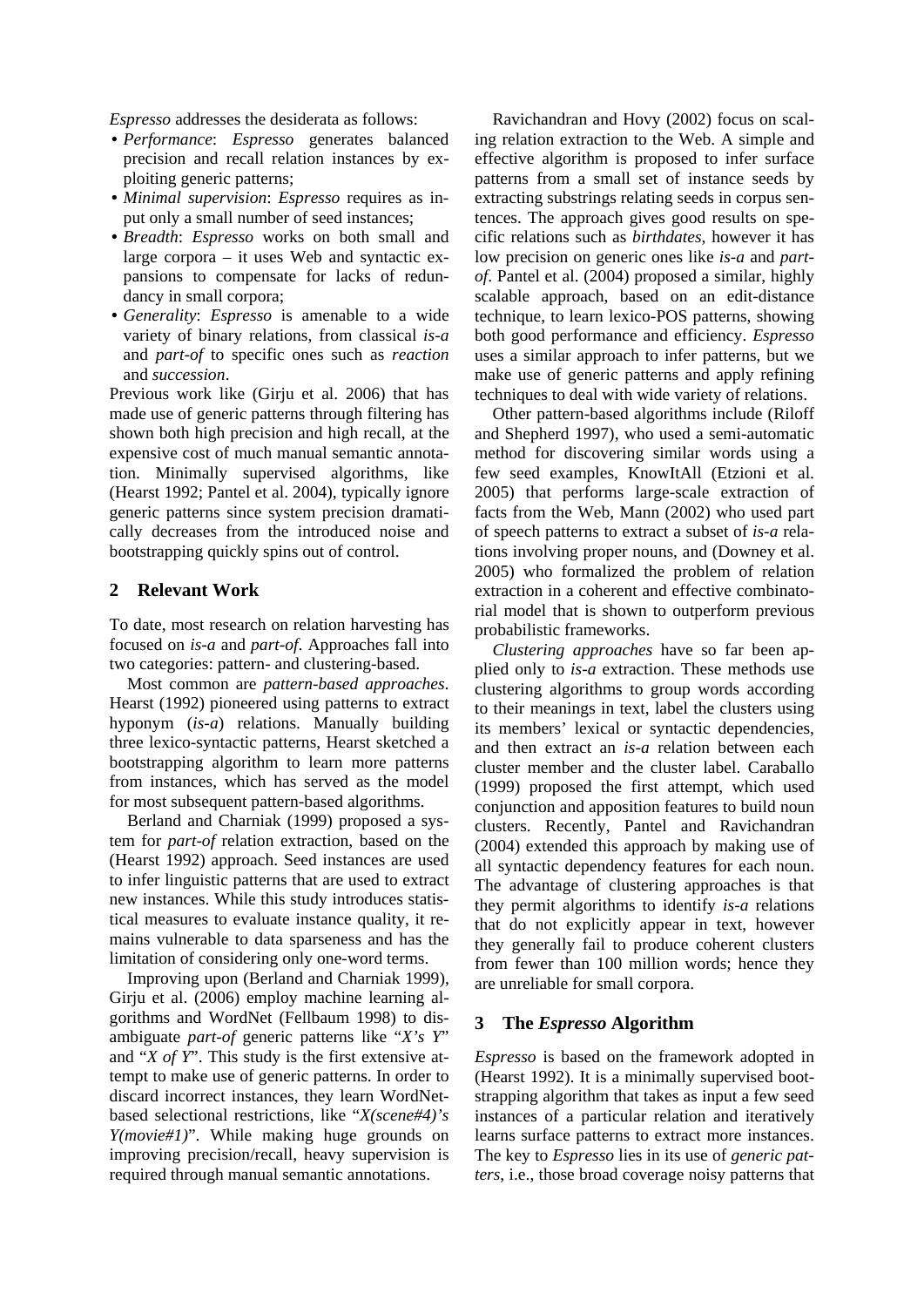extract both many correct and incorrect relation instances. For example, for *part-of* relations, the pattern "*X of Y*" extracts many correct relation instances like "*wheel of the car*" but also many incorrect ones like "*house of representatives*".

The key assumption behind *Espresso* is that in very large corpora, like the Web, correct instances generated by a generic pattern will be instantiated by some *reliable patterns*, where reliable patterns are patterns that have high precision but often very low recall (e.g., "*X consists of Y*" for *part-of* relations). In this section, we describe the overall architecture of *Espresso*, propose a principled measure of reliability, and give an algorithm for exploiting generic patterns.

#### **3.1 System Architecture**

*Espresso* iterates between the following three phases: *pattern induction*, *pattern ranking/selection*, and *instance extraction*.

The algorithm begins with seed instances of a particular binary relation (e.g., *is-a*) and then iterates through the phases until it extracts  $\tau_1$  patterns or the average pattern score decreases by more than  $\tau_2$  from the previous iteration. In our experiments, we set  $\tau_1 = 5$  and  $\tau_2 = 50\%$ .

For our tokenization, in order to harvest multiword terms as relation instances, we adopt a slightly modified version of the term definition given in (Justeson 1995), as it is one of the most commonly used in the NLP literature:

 *((Adj|Noun)+|((Adj|Noun)\*(NounPrep)?)(Adj|Noun)\*)Noun* 

### **Pattern Induction**

In the *pattern induction* phase, *Espresso* infers a set of surface patterns *P* that connects as many of the seed instances as possible in a given corpus. Any pattern learning algorithm would do. We chose the state of the art algorithm described in (Ravichandran and Hovy 2002) with the following slight modification. For each input instance {*x*, *y*}, we first retrieve all sentences containing the two terms *x* and *y*. The sentences are then generalized into a set of new sentences  $S_{x,y}$  by replacing all terminological expressions by a terminological label, *TR*. For example:

 *"Because/IN HF/NNP is/VBZ a/DT weak/JJ acid/NN and/CC x is/VBZ a/DT y"* 

is generalized as:

 *"Because/IN TR is/VBZ a/DT TR and/CC x is/VBZ a/DT y"* 

Term generalization is useful for small corpora to ease data sparseness. Generalized patterns are naturally less precise, but this is ameliorated by our filtering step described in Section 3.3.

As in the original algorithm, all substrings linking terms *x* and *y* are then extracted from  $S_{x,y}$ , and overall frequencies are computed to form *P*.

#### **Pattern Ranking/Selection**

In (Ravichandran and Hovy 2002), a frequency threshold on the patterns in  $P$  is set to select the final patterns. However, low frequency patterns may in fact be very good. In this paper, instead of frequency, we propose a novel measure of pattern reliability,  $r_{\pi}$ , which is described in detail in Section 3.2.

*Espresso* ranks all patterns in *P* according to reliability  $r_{\pi}$  and discards all but the top- $k$ , where *k* is set to the number of patterns from the previous iteration plus one. In general, we expect that the set of patterns is formed by those of the previous iteration plus a new one. Yet, new statistical evidence can lead the algorithm to discard a pattern that was previously discovered.

#### **Instance Extraction**

In this phase, *Espresso* retrieves from the corpus the set of instances *I* that match any of the patterns in *P*. In Section 3.2, we propose a principled measure of instance reliability, *r*ι, for ranking instances. Next, *Espresso* filters incorrect instances using the algorithm proposed in Section 3.3 and then selects the highest scoring *m*  instances, according to  $r<sub>i</sub>$ , as input for the subsequent iteration. We experimentally set *m*=200.

In small corpora, the number of extracted instances can be too low to guarantee sufficient statistical evidence for the pattern discovery phase of the next iteration. In such cases, the system enters an *expansion phase*, where instances are expanded as follows:

*Web expansion*: New instances of the patterns in *P* are retrieved from the Web, using the Google search engine. Specifically, for each instance  $\{x, y\} \in I$ , the system creates a set of queries, using each pattern in *P* instantiated with *y*. For example, given the instance *"Italy*, *country"* and the pattern "*Y such as X*", the resulting Google query will be *"country such as \*"*. New instances are then created from the retrieved Web results (e.g. *"Canada*, *country"*) and added to *I*. The noise generated from this expansion is attenuated by the filtering algorithm described in Section 3.3.

*Syntactic expansion*: New instances are created from each instance  $\{x, y\} \in I$  by extracting sub-terminological expressions from *x* corresponding to the syntactic head of terms. For ex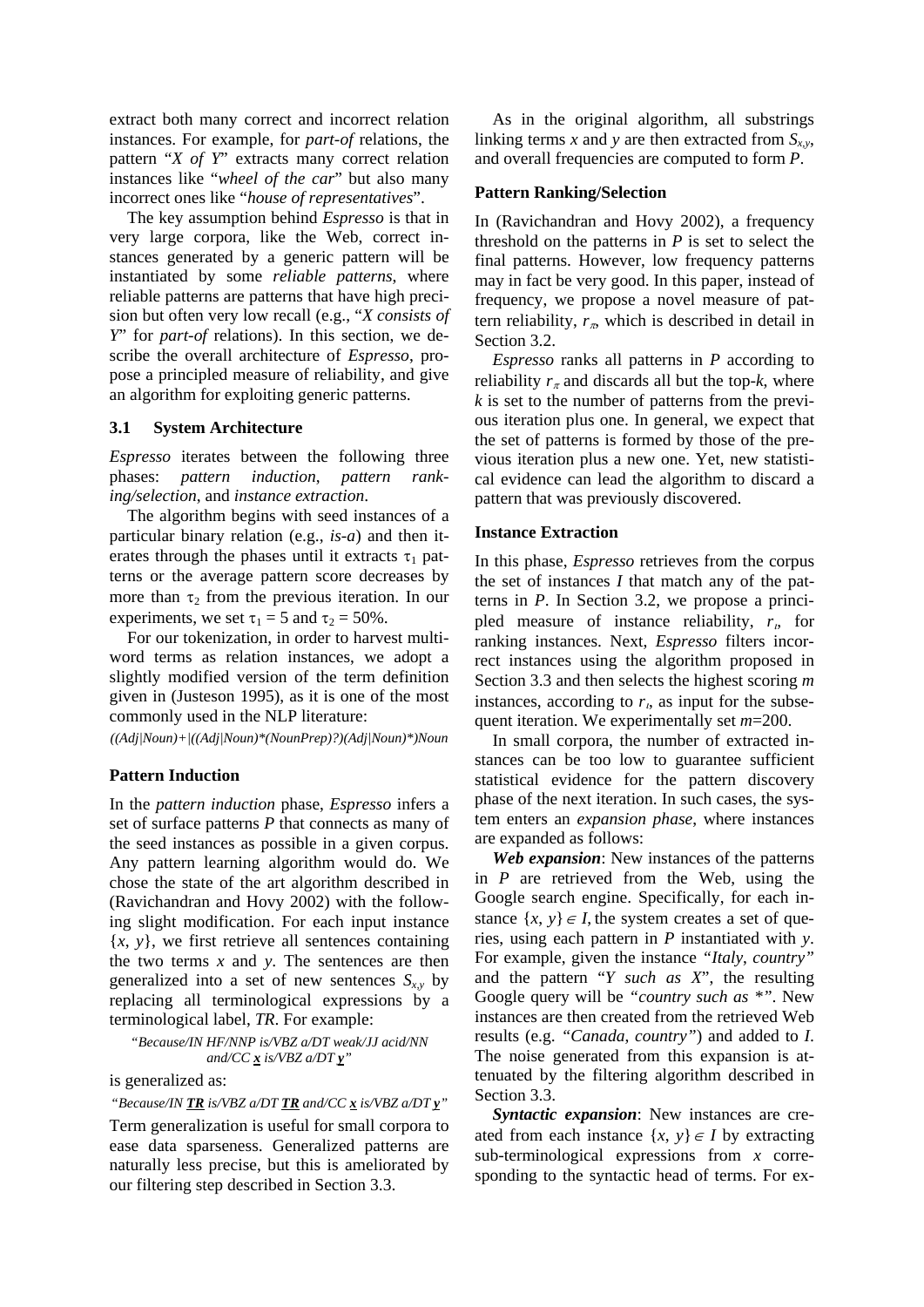ample, the relation *"new record of a criminal conviction part-of FBI report"* expands to: *"new record part-of FBI report"*, and *"record part-of FBI report"*.

#### **3.2 Pattern and Instance Reliability**

Intuitively, a reliable pattern is one that is both highly precise and one that extracts many instances. The recall of a pattern *p* can be approximated by the fraction of input instances that are extracted by *p*. Since it is non-trivial to estimate automatically the precision of a pattern, we are wary of keeping patterns that generate many instances (i.e., patterns that generate high recall but potentially disastrous precision). Hence, we desire patterns that are highly associated with the input instances. Pointwise mutual information (Cover and Thomas 1991) is a commonly used metric for measuring this strength of association between two events *x* and *y*:

$$
pmi(x, y) = \log \frac{P(x, y)}{P(x)P(y)}
$$

We define the reliability of a pattern *p*,  $r_{\pi}(p)$ , as its average strength of association across each input instance *i* in *I*, weighted by the reliability of each instance *i*:

$$
r_{\pi}(p) = \frac{\sum_{i \in I} \left( \frac{pmi(i, p)}{\max_{pmi} * r_i(i)} \right)}{|I|}
$$

where  $r_i(i)$  is the reliability of instance *i* (defined below) and *maxpmi* is the maximum pointwise mutual information between all patterns and all instances.  $r_{\pi}(p)$  ranges from [0,1]. The reliability of the manually supplied seed instances are  $r_i(i)$  $= 1$ . The pointwise mutual information between instance  $i = \{x, y\}$  and pattern *p* is estimated using the following formula:

$$
pmi(i, p) = \log \frac{|x, p, y|}{|x, \cdot, y\|^*, p, \cdot\}
$$

where  $|x, p, y|$  is the frequency of pattern *p* instantiated with terms *x* and *y* and where the asterisk (\*) represents a wildcard. A well-known problem is that pointwise mutual information is biased towards infrequent events. We thus multiply  $pmi(i, p)$  with the discounting factor suggested in (Pantel and Ravichandran 2004).

Estimating the reliability of an instance is similar to estimating the reliability of a pattern. Intuitively, a reliable instance is one that is highly associated with as many reliable patterns as possible (i.e., we have more confidence in an

instance when multiple reliable patterns instantiate it.) Hence, analogous to our pattern reliability measure, we define the reliability of an instance *i*, *r*ι(*i*), as:

$$
r_{i}(i) = \frac{\sum_{p \in P'} \frac{pmi(i, p)}{\max_{pmi} * r_{\pi}(p)}}{|P|}
$$

where  $r_{\pi}(p)$  is the reliability of pattern *p* (defined earlier) and  $max_{pmi}$  is as before. Note that  $r_i(i)$ and  $r_\pi(p)$  are recursively defined, where  $r_i(i) = 1$ for the manually supplied seed instances.

### **3.3 Exploiting Generic Patterns**

Generic patterns are high recall / low precision patterns (e.g, the pattern "*X of Y*" can ambiguously refer to a *part-of*, *is-a* and *possession* relations)*.* Using them blindly increases system recall while dramatically reducing precision. Minimally supervised algorithms have typically ignored them for this reason. Only heavily supervised approaches, like (Girju et al. 2006) have successfully exploited them.

*Espresso*'s recall can be significantly increased by automatically separating correct instances extracted by generic patterns from incorrect ones. The challenge is to harness the expressive power of the generic patterns while remaining minimally supervised.

The intuition behind our method is that in a very large corpus, like the Web, correct instances of a generic pattern will be instantiated by many of *Espresso*'s reliable patterns accepted in *P*. Recall that, by definition, *Espresso*'s reliable patterns extract instances with high precision (yet often low recall). In a very large corpus, like the Web, we assume that a correct instance will occur in at least one of *Espresso*'s reliable pattern even though the patterns' recall is low. Intuitively, our confidence in a correct instance increases when, i) the instance is associated with many reliable patterns; and ii) its association with the reliable patterns is high. At a given *Espresso* iteration, where  $P_R$  represents the set of previously selected reliable patterns, this intuition is captured by the following measure of confidence in an instance  $i = \{x, y\}$ :

$$
S(i) = \sum_{p \in P_R} S_p(i) \times \frac{r_{\pi}(p)}{T}
$$

where *T* is the sum of the reliability scores  $r_\pi(p)$ for each pattern  $p \in P_R$ , and

$$
S_p(i) = pmi(i, p) = \log \frac{|x, p, y|}{|x, y| \times |x, p, z|}
$$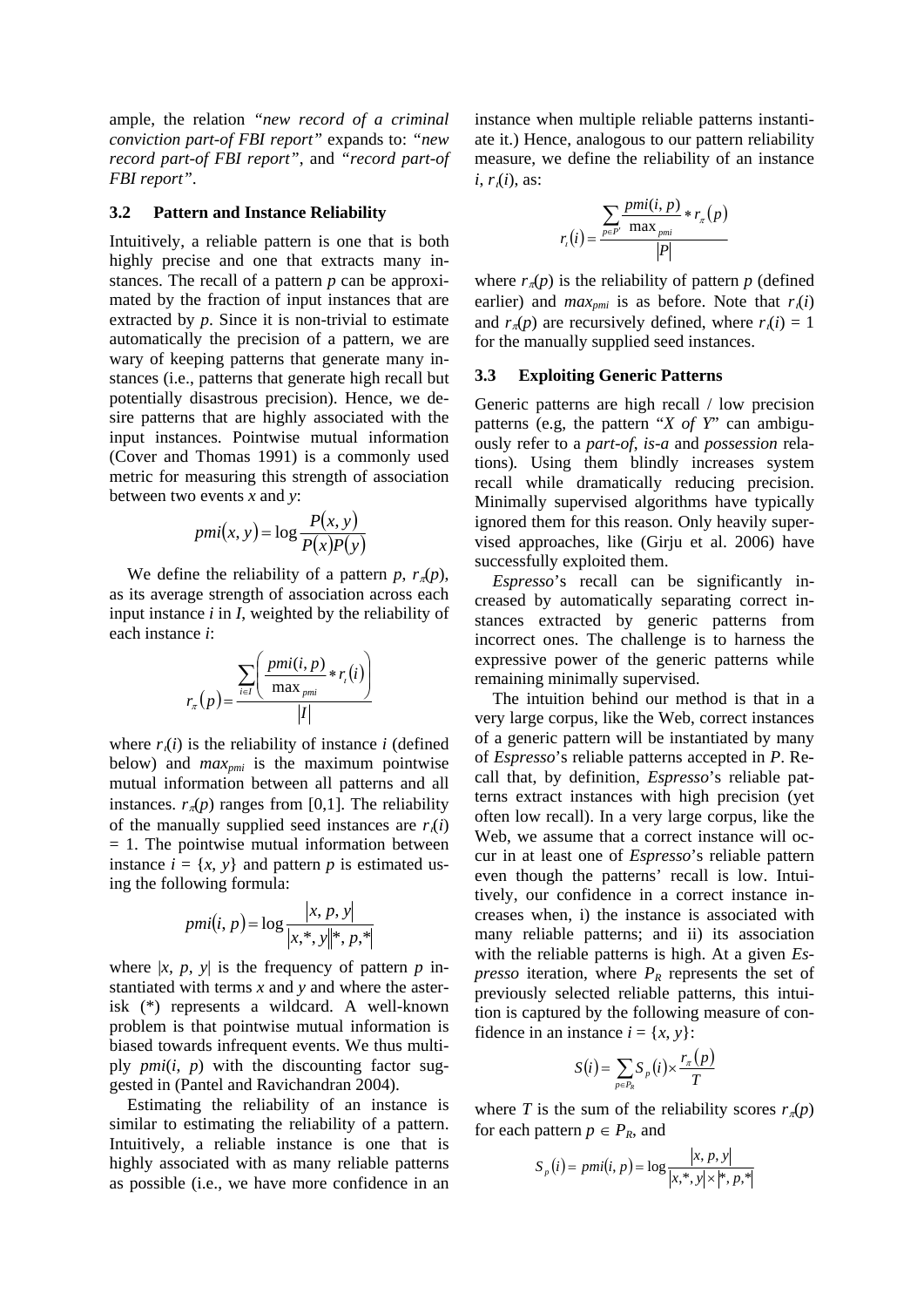**Table 1.** Sample seeds used for each semantic relation and sample outputs from *Espresso*. The number in the parentheses for each relation denotes the total number of seeds used as input for the system.

|       | <i>Is-a</i> $(12)$                  | $Part-Of(12)$                  | Succession (12)                                                | Reaction (13)                            | <i>Production</i> (14)     |
|-------|-------------------------------------|--------------------------------|----------------------------------------------------------------|------------------------------------------|----------------------------|
|       | wheat $::$ crop                     | leader :: panel                | Khrushchev :: Stalin                                           | $\lceil$ magnesium :: oxygen             | bright flame: flares       |
| Seeds | George Wendt :: star                | $\text{city} :: \text{region}$ | Carla Hills :: Yeutter                                         | hydrazine :: water                       | hydrogen :: metal hydrides |
|       | nitrogen :: element                 | $\lim$ : matter                | Bush: Reagan                                                   | aluminum metal :: oxygen                 | lammonia :: nitric oxide   |
|       | diborane :: substance               | $\alpha$ ygen :: water         | Julio Barbosa :: Mendes                                        | lithium metal :: fluorine gas            | copper::brown gas          |
|       | Picasso: artist                     | Itrees :: land                 | Ford :: Nixon                                                  | $\vert \text{hydrogen} :: \text{oxygen}$ | lelectron :: ions          |
| Es-   | $\vert \text{tax} :: \text{charge}$ |                                | material :: FBI report Setrakian :: John Griesemer   Ni :: HCl |                                          | glycerin: nitroglycerin    |
|       | $presco$ protein :: biopolymer      | $\alpha$ ygen :: air           | Camero Cardiel :: Camacho   carbon dioxide :: methane          |                                          | kidneys: kidney stones     |
|       | HCl: strong acid                    | latom: molecule                | Susan Weiss: editor                                            | boron :: fluorine                        | $\lambda$ ions :: charge   |

where pointwise mutual information between instance *i* and pattern *p* is estimated with Google as follows:

$$
S_p(i) \approx \frac{|x, p, y|}{|x| \times |y| \times |p|}
$$

An instance *i* is rejected if *S*(*i*) is smaller than some threshold  $\tau$ .

Although this filtering may also be applied to reliable patterns, we found this to be detrimental in our experiments since most instances generated by reliable patterns are correct. In *Espresso*, we classify a pattern as generic when it generates more than 10 times the instances of previously accepted reliable patterns.

### **4 Experimental Results**

In this section, we present an empirical comparison of *Espresso* with three state of the art systems on the task of extracting various semantic relations.

### **4.1 Experimental Setup**

We perform our experiments using the following two datasets:

- **TREC**: This dataset consists of a sample of articles from the Aquaint (TREC-9) newswire text collection. The sample consists of 5,951,432 words extracted from the following data files: AP890101 – AP890131, AP890201 – AP890228, and AP890310 – AP890319.
- **CHEM**: This small dataset of 313,590 words consists of a college level textbook of introductory chemistry (Brown et al. 2003).

Each corpus is pre-processed using the Alembic Workbench POS-tagger (Day et al. 1997).

Below we describe the systems used in our empirical evaluation of *Espresso*.

- **RH02**: The algorithm by Ravichandran and Hovy (2002) described in Section 2.
- **GI03**: The algorithm by Girju et al. (2006) described in Section 2.
- **PR04**: The algorithm by Pantel and Ravichandran (2004) described in Section 2.
- **ESP-**: The *Espresso* algorithm using the pattern and instance reliability measures, but without using generic patterns.
- **ESP+**: The full *Espresso* algorithm described in this paper exploiting generic patterns.

For  $ESP+$ , we experimentally set  $\tau$  from Section 3.3 to  $\tau = 0.4$  for TREC and  $\tau = 0.3$  for CHEM by manually inspecting a small set of instances.

*Espresso* is designed to extract various semantic relations exemplified by a given small set of seed instances. We consider the standard *is-a* and *part-of* relations as well as the following more specific relations:

- *succession*: This relation indicates that a person succeeds another in a position or title. For example, *George Bush* succeeded *Bill Clinton* and *Pope Benedict XVI* succeeded *Pope John Paul II*. We evaluate this relation on the TREC-9 corpus.
- *reaction*: This relation occurs between chemical elements/molecules that can be combined in a chemical reaction. For example, *hydrogen gas* reacts-with *oxygen gas* and *zinc* reacts-with *hydrochloric acid*. We evaluate this relation on the CHEM corpus.
- *production*: This relation occurs when a proc- $\text{ess}$  or element/object produces a result<sup>1</sup>. For example, *ammonia* produces *nitric oxide*. We evaluate this relation on the CHEM corpus.

For each semantic relation, we manually extracted a small set of seed examples. The seeds were used for both *Espresso* as well as RH02. Table 1 lists a sample of the seeds as well as sample outputs from *Espresso*.

### **4.2 Precision and Recall**

We implemented the systems outlined in Section 4.1, except for GI03, and applied them to the

<sup>&</sup>lt;sup>1</sup> *Production* is an ambiguous relation; it is intended to be a *causation* relation in the context of chemical reactions.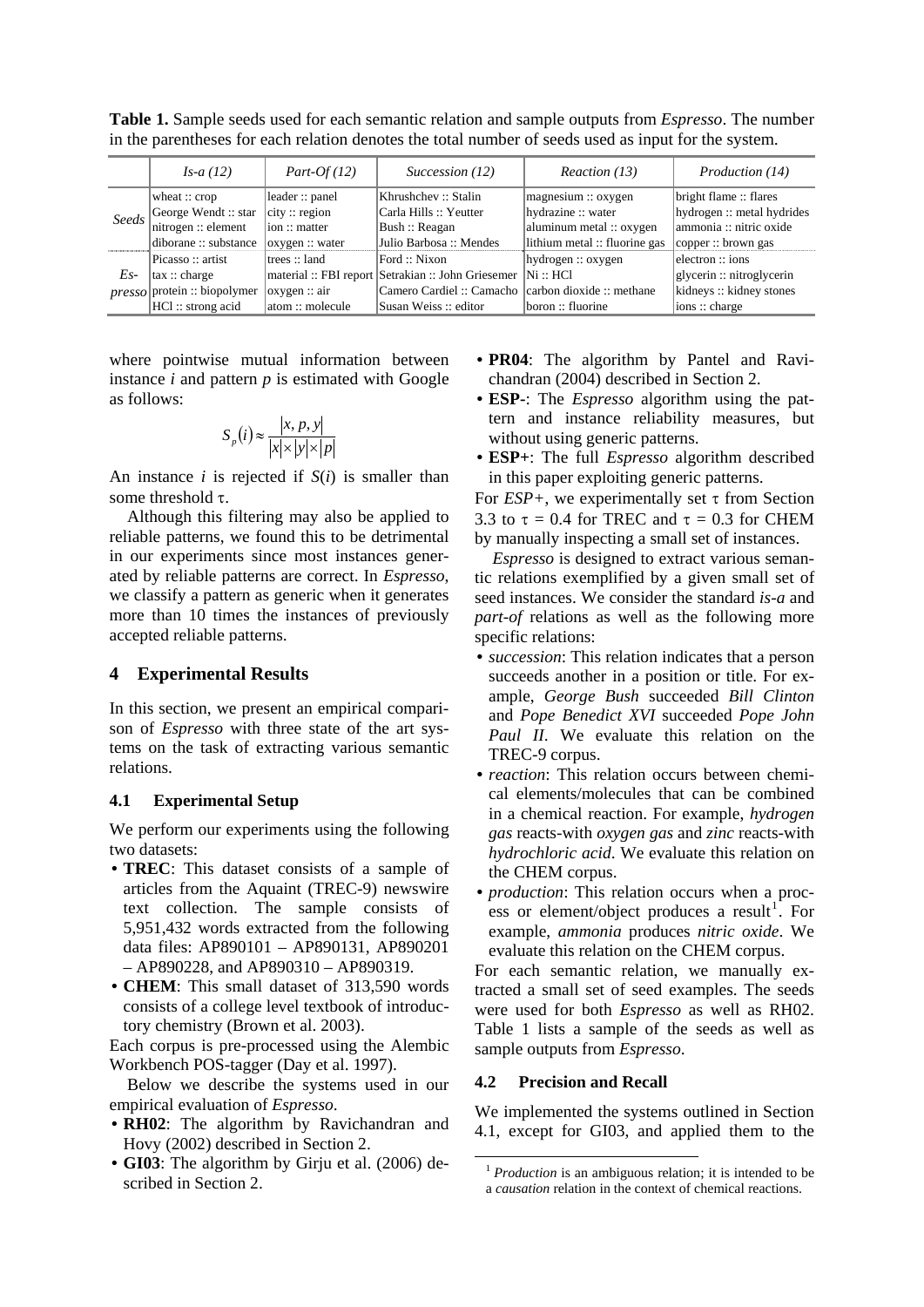**Table 2.** System performance: TREC/*is-a*.

| <b>SYSTEM</b> | <b>INSTANCES</b> | PRECISION <sup>*</sup> | <b>REL RECALL<sup>†</sup></b> |
|---------------|------------------|------------------------|-------------------------------|
| <b>RH02</b>   | 57,525           | 28.0%                  | 5.31                          |
| <b>PR04</b>   | 1,504            | 47.0%                  | 0.23                          |
| ESP-          | 4,154            | 73.0%                  | 1.00                          |
| $ESP+$        | 69,156           | 36.2%                  | 8.26                          |

**Table 4.** System performance: TREC/*part-of*.

| <b>SYSTEM</b>    | <b>INSTANCES</b> |       | PRECISION <sup>*</sup> REL RECALL <sup>†</sup> |
|------------------|------------------|-------|------------------------------------------------|
| RH <sub>02</sub> | 12,828           | 35.0% | 42.52                                          |
| ESP-             | 132              | 80.0% | 1.00                                           |
| $ESP+$           | 87.203           | 69.9% | 577.22                                         |

**Table 6.** System performance: TREC/*succession*.

| <b>SYSTEM</b>    | <b>INSTANCES</b> | PRECISION <sup>®</sup> | <b>REL RECALL</b> |
|------------------|------------------|------------------------|-------------------|
| RH <sub>02</sub> | 49.798           | 2.0%                   | 36.96             |
| ESP-             | 55               | 49.0%                  | 1.00              |
| $ESP+$           | 55               | 49.0%                  | 1.00              |

TREC and CHEM datasets. For each output set, per relation, we evaluate the precision of the system by extracting a random sample of instances (50 for the TREC corpus and 20 for the CHEM corpus) and evaluating their quality manually using two human judges (a total of 680 instances were annotated per judge). For each instance, judges may assign a score of 1 for correct, 0 for incorrect, and  $\frac{1}{2}$  for partially correct. Example instances that were judged partially correct include "*analyst is-a manager*" and "*pilot is-a teacher*". The kappa statistic (Siegel and Castellan Jr. 1988) on this task was  $K = 0.69^2$ . The precision for a given set of instances is the sum of the judges' scores divided by the total instances.

Although knowing the total number of correct instances of a particular relation in any nontrivial corpus is impossible, it is possible to compute the recall of a system relative to another system's recall. Following (Pantel et al. 2004), we define the relative recall of system *A* given system  $B$ ,  $R_{A|B}$ , as:

$$
R_{A|B} = \frac{R_A}{R_B} = \frac{\frac{C_A}{C}}{\frac{C_B}{C}} = \frac{C_A}{C_B} = \frac{P_A \times |A|}{P_B \times |B|}
$$

where  $R_A$  is the recall of  $A$ ,  $C_A$  is the number of correct instances extracted by *A*, *C* is the (unknown) total number of correct instances in the corpus, *PA* is *A*'s precision in our experiments,

 $\overline{a}$ 

**Table 3.** System performance: CHEM/*is-a*.

| <b>SYSTEM</b>    | <b>INSTANCES</b> | PRECISION <sup>*</sup> | <b>REL RECALL<sup>†</sup></b> |
|------------------|------------------|------------------------|-------------------------------|
| <b>RH02</b>      | 2556             | 25.0%                  | 3.76                          |
| PR <sub>04</sub> | 108              | 40.0%                  | 0.25                          |
| ESP-             | 200              | 85.0%                  | 1.00                          |
| $ESP+$           | 1490             | 76.0%                  | 6.66                          |

**Table 5.** System performance: CHEM/*part-of*.

| <i>SYSTEM</i>    | <b>INSTANCES</b> | Precision <sup>*</sup> | <b>REL RECALL</b> |
|------------------|------------------|------------------------|-------------------|
| RH <sub>02</sub> | 11,582           | 33.8%                  | 58.78             |
| ESP-             | 111              | 60.0%                  | 1.00              |
| $ESP+$           | 5973             | 50.7%                  | 45.47             |

**Table 7.** System performance: CHEM/*reaction*.

| <b>SYSTEM</b> | <b>INSTANCES</b> | Precision <sup>*</sup> | <b>REL RECALL</b> |
|---------------|------------------|------------------------|-------------------|
| <b>RH02</b>   | 6,083            | 30%                    | 53.67             |
| ESP-          | 40               | 85%                    | 1.00              |
| $ESP+$        | 3102             | $91.4\%$               | 89.39             |

**Table 8.** System performance: CHEM/*production*.

| <b>SYSTEM</b> |      | <b>INSTANCES PRECISION</b> <sup>*</sup> <b>REL RECALL</b> <sup>†</sup> |      |
|---------------|------|------------------------------------------------------------------------|------|
| <b>RH02</b>   | 197  | 57.5%                                                                  | 0.80 |
| ESP-          | 196  | $72.5\%$                                                               | 1.00 |
| $ESP+$        | 1676 | 55.8%                                                                  | 6.58 |

and |*A*| is the total number of instances discovered by *A*.

Tables 2 – 8 report the total number of instances, precision, and relative recall of each system on the TREC-9 and CHEM corpora. The relative recall is always given in relation to the *ESP-* system. For example, in Table 2, *RH02* has a relative recall of 5.31 with *ESP-*, which means that the *RH02* system outputs 5.31 times more correct relations than *ESP-* (at a cost of much lower precision). Similarly, *PR04* has a relative recall of 0.23 with *ESP-*, which means that *PR04* outputs 4.35 fewer correct relations than *ESP-* (also with a smaller precision). We did not include the results from GI03 in the tables since the system is only applicable to *part-of* relations and we did not reproduce it. However, the authors evaluated their system on a sample of the TREC-9 dataset and reported 83% precision and 72% recall (this algorithm is heavily supervised.)

<sup>&</sup>lt;sup>2</sup> The kappa statistic jumps to  $K = 0.79$  if we treat partially correct classifications as correct.

 <sup>\*</sup> Because of the small evaluation sets, we estimate the 95% confidence intervals using bootstrap resampling to be in the order of  $\pm$  10-15% (absolute numbers).

<sup>†</sup> Relative recall is given in relation to ESP-.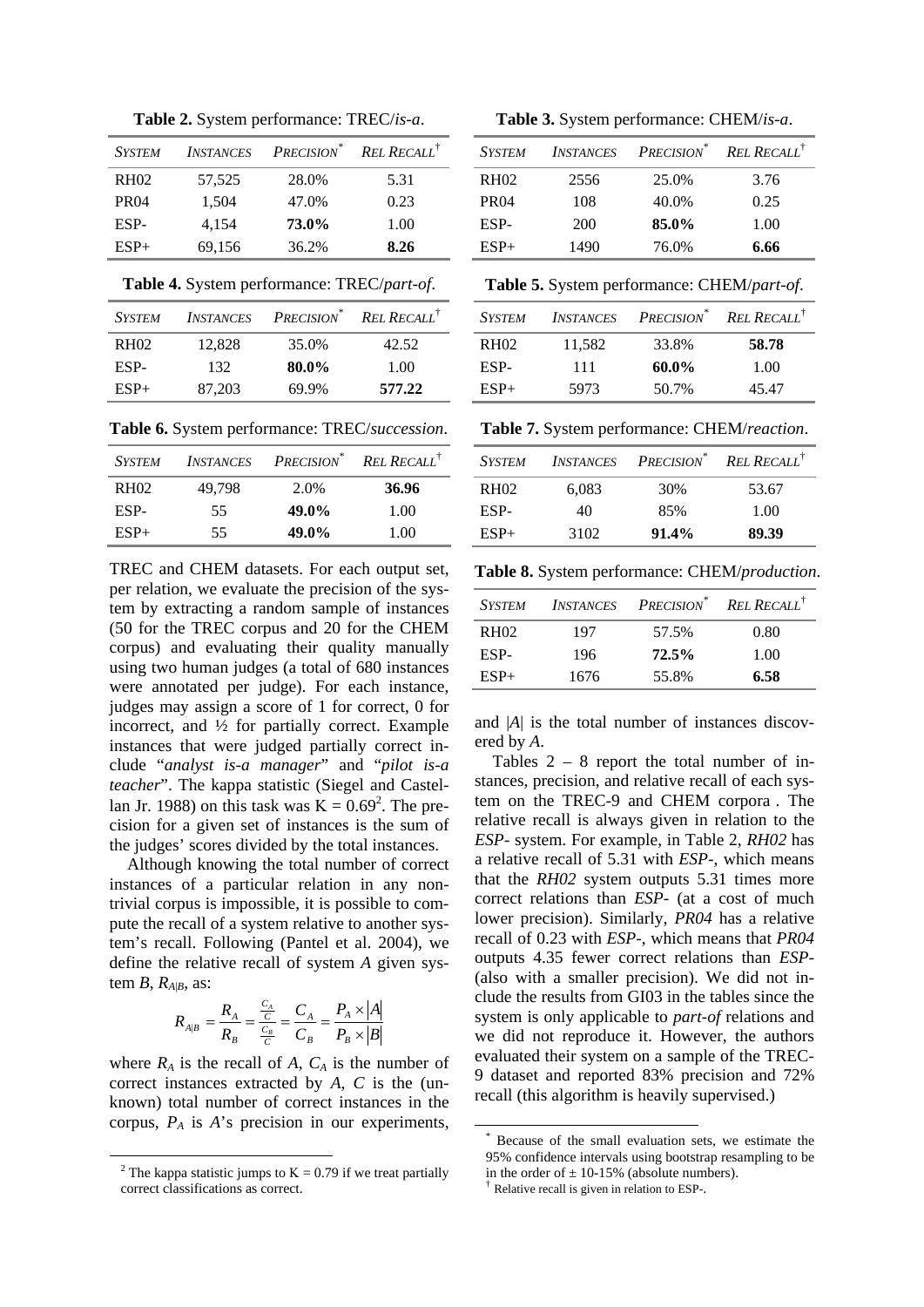

(TREC/*is-a*), "*X* in *Y*" (TREC/*part-of*), "*X* in the *Y*" (CHEM/*part-of*), and "*X* and *Y*" (CHEM/*reaction*).

In all tables, RH02 extracts many more relations than ESP-, but with a much lower precision, because it uses generic patterns without filtering. The high precision of ESP- is due to the effective reliability measures presented in Section 3.2.

### **4.3 Effect of Generic Patterns**

Experimental results, for all relations and the two different corpus sizes, show that *ESP-* greatly outperforms the other methods on precision. However, without the use of generic patterns, the *ESP-* system shows lower recall in all but the *production* relation.

As hypothesized, exploiting generic patterns using the algorithm from Section 3.3 substantially improves recall without much deterioration in precision. *ESP+* shows one to two orders of magnitude improvement on recall while losing on average below 10% precision. The *succession* relation in Table 6 was the only relation where *Espresso* found no generic pattern. For other relations, *Espresso* found from one to five generic patterns. Table 4 shows the power of generic patterns where system recall increases by 577 times with only a 10% drop in precision. In Table 7, we see a case where the combination of filtering with a large increase in retrieved instances resulted in both higher precision and recall.

In order to better analyze our use of generic patterns, we performed the following experiment. For each relation, we randomly sampled 100 instances for each generic pattern and built a gold standard for them (by manually tagging each instance as correct or incorrect). We then sorted the 100 instances according to the scoring formula *S*(*i*) derived in Section 3.3 and computed the average precision, recall, and *F*-score of each top-*K* ranked instances for each pattern<sup>5</sup>. Due to lack of space, we only present the graphs for four of the 22 generic patterns: "*X* is a *Y*" for the *is-a* relation of Table 2, "*X* in the *Y*" for the *part-of* relation of Table 4, "*X* in *Y*" for the *part-of* relation of Table 5, and "*X* and *Y*" for the *reaction* relation of Table 7. Figure 1 illustrates the results.

In each figure, notice that recall climbs at a much faster rate than precision decreases. This indicates that the scoring function of Section 3.3 effectively separates correct and incorrect instances. In Figure 1a), there is a big initial drop in precision that accounts for the poor precision reported in Table 1.

Recall that the cutoff points on *S*(*i*) were set to  $\tau = 0.4$  for TREC and  $\tau = 0.3$  for CHEM. The figures show that this cutoff is far from the maximum *F*-score. An interesting avenue of future work would be to automatically determine the proper threshold for each individual generic pattern instead of setting a uniform threshold.

<sup>&</sup>lt;sup>5</sup> We can directly compute recall here since we built a gold standard for each set of 100 samples.